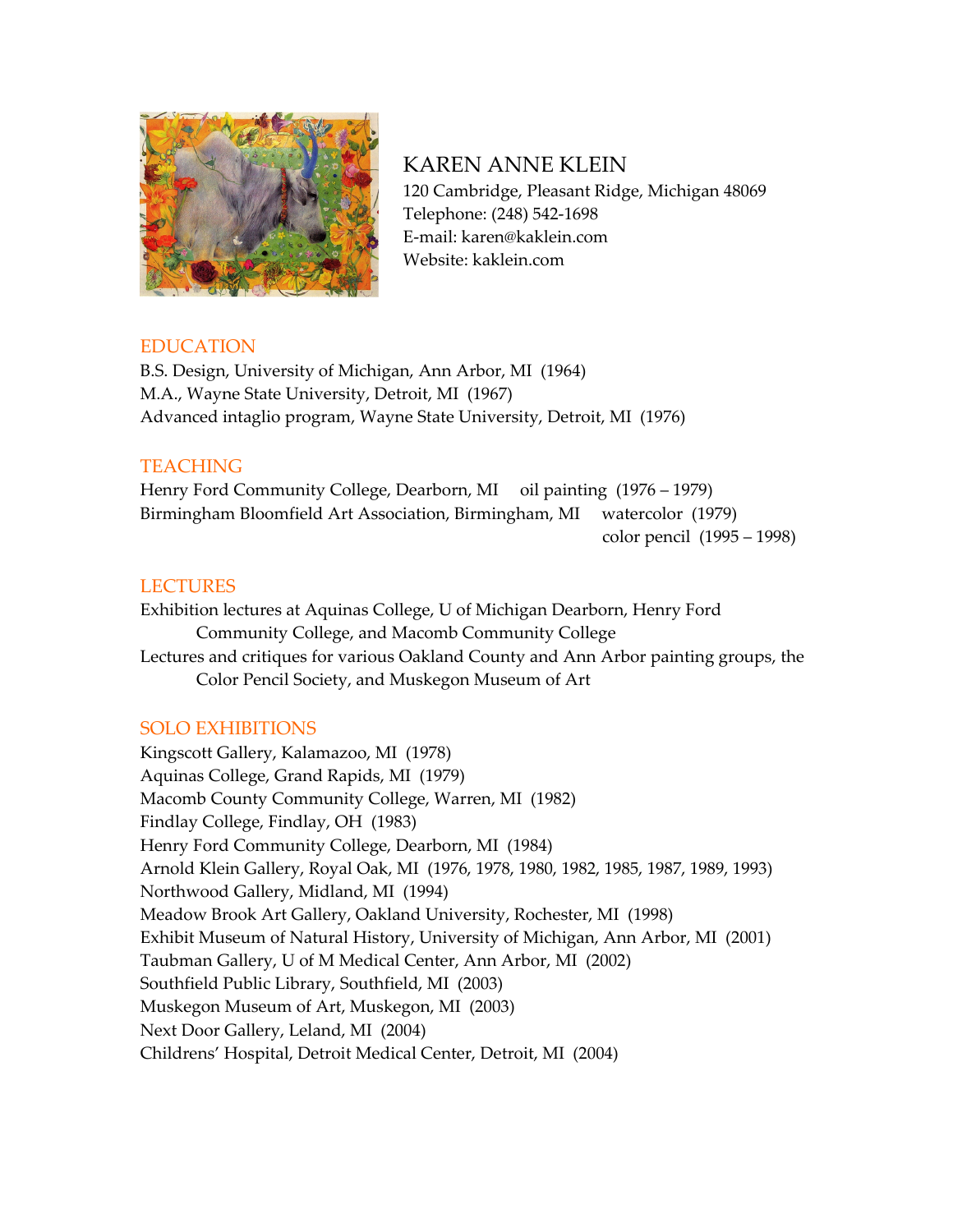### GROUP SHOWS

Michigan Printmakers (1968) Michigan Annual IV, Mt. Clemens, MI (1978) Hunt Institute, Carnegie-Mellon University, Pittsburgh, PA (1978) Michigan Watercolor Society, Flint, MI (1980) Birmingham Bloomfield Art Association Annual, Birmingham, MI (1982) Henry Ford Community College, Dearborn, MI*, Focus on Women* (1984) Salmagundi Club, New York, NY (drawing exhibition) (1987) Detroit Institute of Arts, Detroit, MI , *Art and Flowers* (1989, 1990) Michigan Annual XIX, Mt. Clemens, MI (1991) Great Lakes Regional, Midland, MI (1993) Judy Rotenberg Gallery, Boston, MA (1994) University of Michigan, Dearborn, MI, *Contemporary Works on Paper* (1994) Jane Haslem Gallery, Washington D.C. (1995) University of Michigan, Dearborn, MI (three person show) (1996) Chicago Botanical Gardens, Evanston, IL, *Flora '96* (1996) Clique Gallery, Royal Oak, MI (1997) Jane Haslem Gallery, Washington D.C. (three person show) (1997) *Artseen, Artsite*, Windsor, Ontario Canada (installation project) (1997) Faculty shows at Henry Ford Community College and Birmingham Bloomfield Art Association Bloomsday, Royal Oak, MI (online exhibition) (1999) Arnold Klein Gallery, Royal Oak, MI, *Annual Invitational Show* (1995 – 2008) Pontiac Art Gallery, Pontiac, MI and Chrysler Technology Center, Auburn Hills, *Seeds of Expression*, MI (2000) Cass Café, Detroit, MI (2002) Gallery Onetwentyeight, New York, NY, *Jugalbandi* (2004) Gallery Onetwentyeight, New York, NY, *Superheroine* (2004) Washington Street Gallery, Ann Arbor, MI, *Beyond words (*2008) Arnold Klein Gallery, Royal Oak, MI, a show in collaboration with Susan Gold, *Cabinet* (2008) Work gallery, Ann Arbor, MI, *Edibles* (2008) Paul Slusser Gallery, Ann Arbor, MI, *Imagining the Universe* (2009) Work gallery, Ann Arbor, MI, *The five senses* (2009)

### Various mail art projects

### PUBLICATIONS:

**Fourth Exhibition of Artists in the Collection of the Hunt Botanical Institute**, Carnegie-Mellon University, Pittsburgh, PA (1978) *Prismacolor Your World*, Berol Corporation (1985) **Breaking of the Day**, The Nonce Press, Ann Arbor, MI (1985) *Wayzgoose*, University of Windsor (1990, 1991, 1997, 1998, 1999)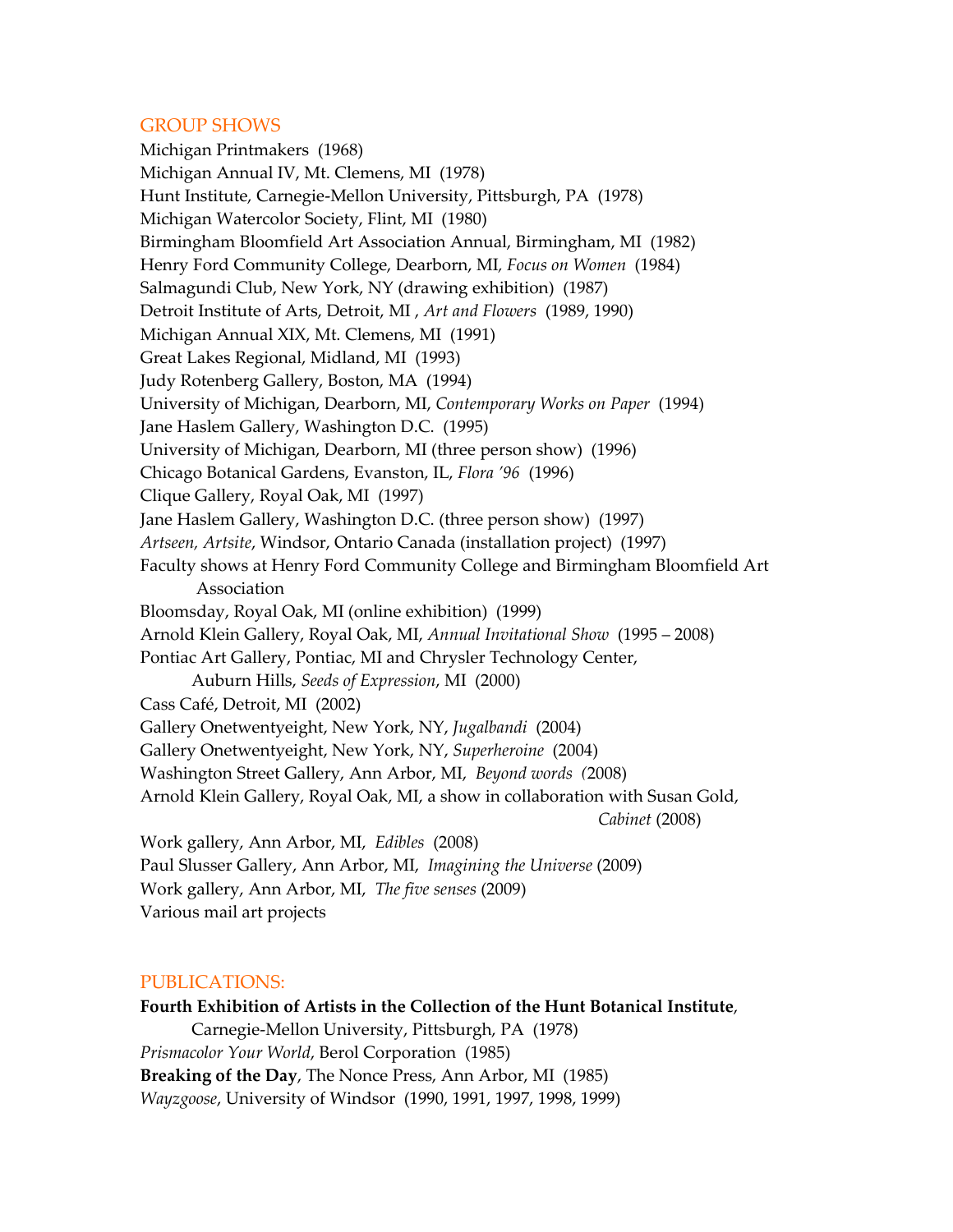**The Complete Color Pencil Book**, Bernard Poulin, Northlight Books, Cincinnati, OH (1992)

**Creative Color Pencil**, Vera Curnow, Rockport Publications, Rockport, MA (1995) *International Society of Copier Artists*, quarterly publications (1998 – 2003) *Michigan Bar Journal* (covers September 1999, May 2000) Insects and Humans: a relationship recorded in visual art. Klein, B.A. 2007. In Encyclopedia of Human-Animal Relationships. Bekoff, M., ed. Greenwood Publ., Portsmouth, NH.

### PRIVATE PRESS BOOKS:

CRYPSIS, edition 25 (1995) LACTUCA, edition 25 (1996) WAIT, WAIT. Edition 25 (1996) FLIGHT, edition 25 (1997) ACER, edition 80 (1998) EARTH AIR WATER FIRE, edition 300 (1998) HOORAY FOR THE DAY, edition 18 (1998) POND, edition 25 (1999) ODONATA, edition 150 (1999) BEBB, edition 100 (1999) XERO, edition 25 (2000) CACTACAE, edition 200 (2000) BARRETT'S CLOTHES, edition 20 (2000) PLATANUS, edition 100 (2000) STROLL, edition 300 (2001) JHARGRAM, edition 30 (2001) PALO VERDE, edition 100 (2001) IVY, edition 200 (2002) VIBURNUM, edition 100 (2002) 13 x 28 + 1, edition 30 (2003) PAPAVER, edition 200 (2003) COLOUR, edition 100 (2003) PALMAE, edition 100 (2003) THE WHITE GARDEN, edition 40 (2004) CABBAGES, edition 100 (2004) TWO TO TUCSON, edition 2 (2004) MARSHALL BORCHERT, edition 20 (2004) THE LEMMIES, edition 2000 (2005) ALMA BORCHERT, edition 20 (2005) FERN, edition 100 (2005) NYMPHEAE, edition 100 (2006) PAPAVER, edition 100 (2007)